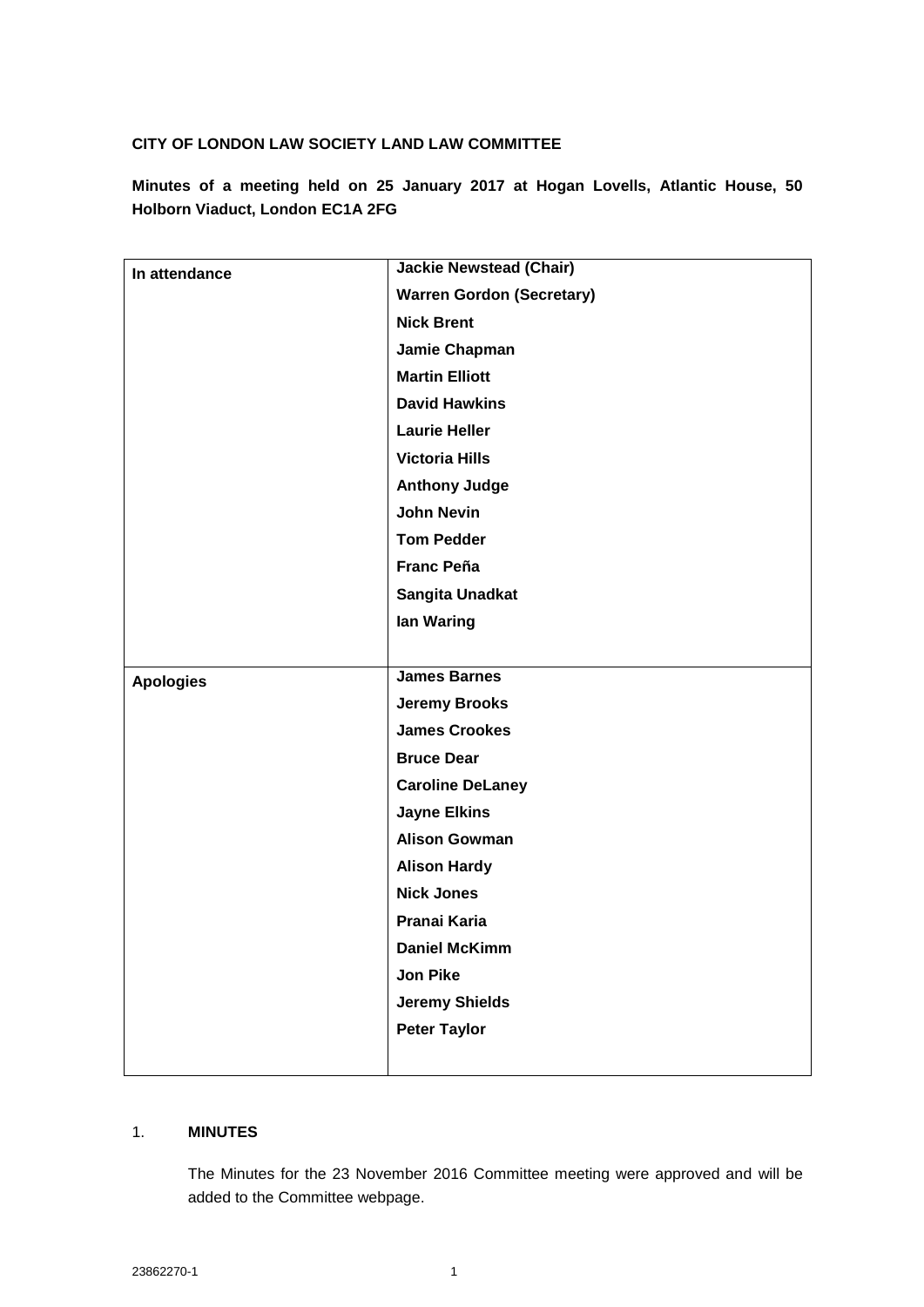# 2. **UPDATE ON PROJECT TO REVIEW CLLS REPORT ON TITLE – THOUGHTS ON PURPOSE OF DOCUMENT**

The Committee discussed the Committee's current Report on title. A sub-group comprising Laurie Heller, Bruce Dear, Pranai Karia, Jon Pike, John Nevin and Warren Gordon will consider the Report.

It was considered that there was a space for the Report among the Committee's portfolio of documents, but it needed to be regenerated to stimulate interest. The Report in its current form is most suitable for use on M&A deals, corporate deals (where it highlights red flag issues) and in relation to rack rent leases.

While some members consider that there is no call for the Report because of the dominant position of the long form Certificate of title, others take the view that the Report should be used more often (since firms' reports are often excessively detailed).

While the front end of the Report will be similar to the Certificate (reliance, opinion and qualifications), there was resistance to turning the Report into a mini Certificate of title.

It was considered that the Report could fulfil both functions of being for clients and being acceptable to funders for the appropriate transaction.

One member thought the Report should provide a tabular overview of the key issues or red flags. Much of the current Report requires a Yes or No response and there was some concern over the risks of this binary approach, particularly among less experienced users. It was, therefore, suggested that there be scope for the inclusion of further commentary where appropriate. It was noted that the Report commented on issues like decoration that are generally not a key concern – the sub-group should perhaps focus the Report on institutional key concerns. Depending on the transaction, should there be provision for searches to be made by the provider of the Report (see Schedule 3, which follows a similar form to the Certificate)? Should a firm acting for a recipient of the Report ask CPSEs? Should the Report replace normal due diligence? Should the Report simply report on what is there?

The letting document section (Schedule 6) should be short since this would usually relate to underleases, below the occupational lease.

Kevin Hart will be asked to provide statistics on the regularity of use of the Report.

Some of the changes for the 2016 Update of the Certificate especially in relation to its front-end provisions will be reflected in the revised Report.

*Actions:* The Committee's sub-group will begin the project to review the Report. Word versions of the Certificate and ancillary documentation will be added to the Committee page on the CLLS website – there is demand among firms for this, but there are currently technical problems preventing this. Kevin Hart will provide stats on the number of hits to the Report on the website.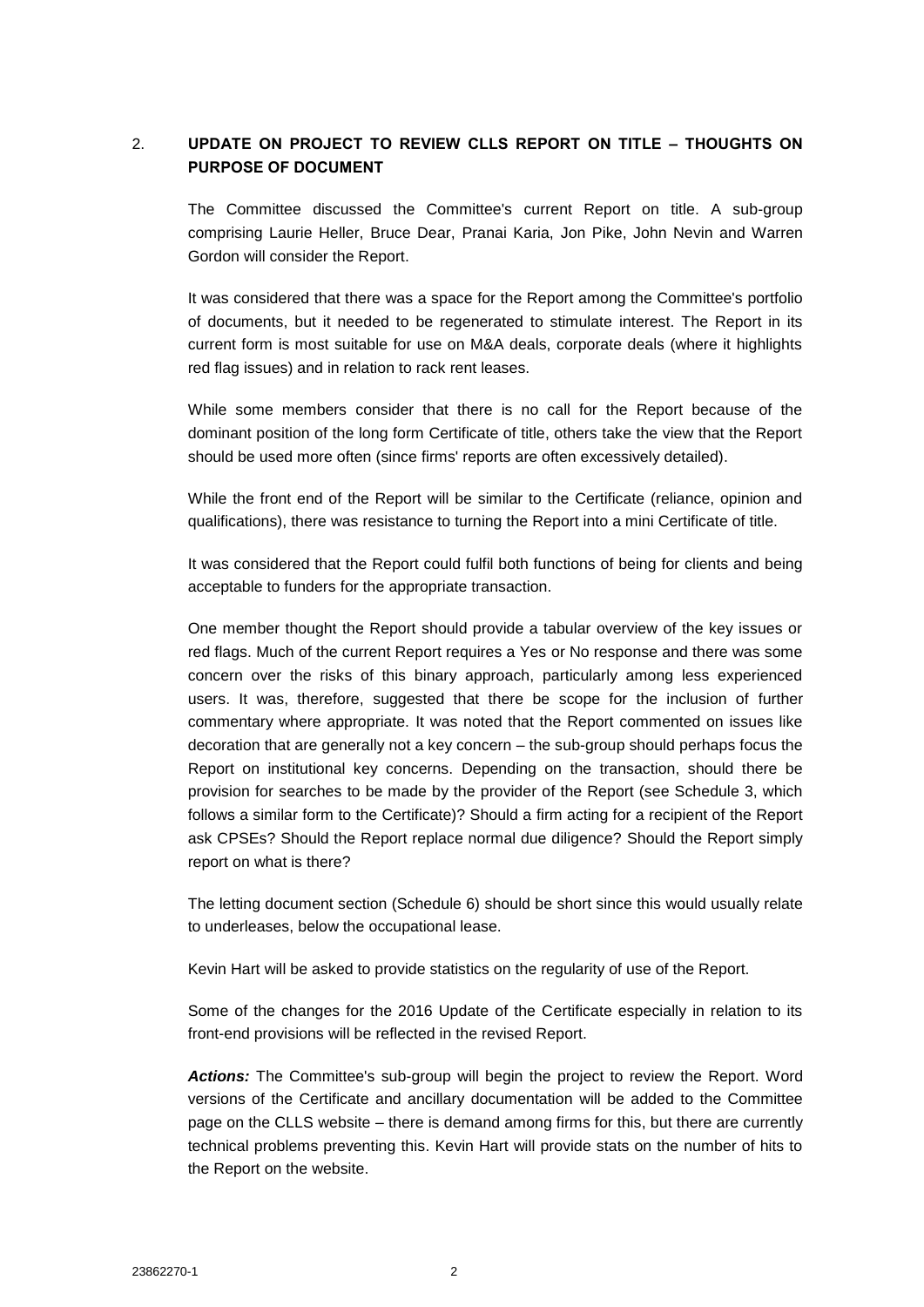# 3. **CODE FOR LEASING BUSINESS PREMISES UPDATE AND VIEWS ON THE CURRENT DRAFT OF THE TECHNICAL CONTENT REVIEW**

The RICS-led project on the revised Code for Leasing Business Premises continues and a draft has been produced by the RICS summarising the current state of the Technical Content Review, primarily relating to the Landlord Code. The draft was circulated to the Committee and the following points were made.

*Rent deposits and guarantees* – there was agreement with not including a suggested level of rent deposit such as six months. This was considered to be a commercial point and could inadvertently set a precedent.

*Length of Term, Break clauses and Renewal Rights* – concern was expressed about the words "(unless the landlord has consented to them)". It was considered that including these words as part of a pre-condition to the tenant's break would be confusing and could complicate matters. It was accepted that the tenant should have the responsibility for there being any squatters.

*Rent review* – there was support for including the collar and cap option for indexed rents. It wasn't considered unduly detailed and in a few words this would highlight a possible useful alternative for landlords and tenants.

*Assignment and Subletting* – there was support for including provision on charging, that the constraints on charging should be less onerous than those for assignment or subletting e.g. landlord's consent would not be needed to a floating charge.

*Service charges* – concern was expressed about the last sentence of the first paragraph "At present it also states that landlords will seek to observe the guidance of the Service Charge Code when drafting leases, this should be changed to simply say that leases should contain provisions which reflect the requirements of the Service Charge Code."

Members were worried that in view of the length and detail of the Service Charge Code, it was unlikely that the detail of service charge provisions in leases would fully reflect the Code's requirements. Perhaps a phrase could be used such as "the landlords will have regard to the principles behind the Service Charge Code".

There are concerns about the regular carve out in leases from the landlord's obligation to provide services. Perhaps the Code could have a provision to the effect that it is fair and reasonable to exclude liability in certain circumstances that can be specified in the Code (such as from the MCL lease "will not be responsible for any interruption in the supply of the Services due to any circumstances outside the Landlord's control or due to any necessary maintenance, repair, replacement, renewal, servicing, inspection or testing, but must take reasonable steps to restore the supply as soon as reasonably practicable"), but not in other circumstances.

*Insurance* – there was comment that no mention was made of tenants benefiting from discounts given by the landlord's insurer. While it was acknowledged that the premium that the tenant pays usually already reflects the discount, many leases expressly provide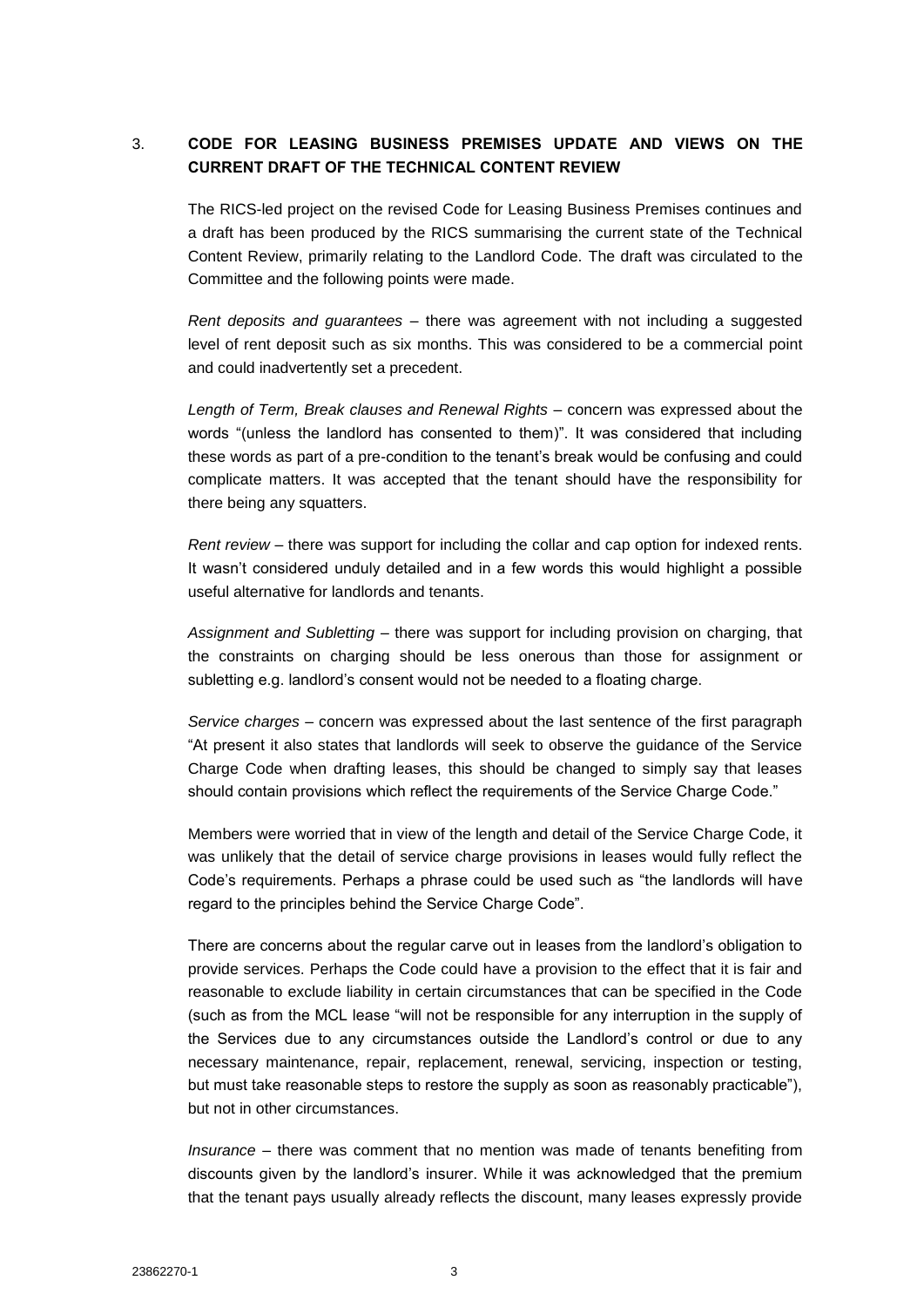for the tenant to benefit from a discount. The CLLS standard insurance provisions state "The Landlord shall give credit for any discount on the insurance premiums." And the footnote is "Although some leases still enable the landlord to retain any discount on the insurance premiums, these provisions seek to achieve a more balanced position between the landlord and the tenant".

On commission, there was objection to the disclosure of the amount of the commission, but there could be disclosure of the fact there is a commission. The CLLS provisions state "2.7 The Landlord may retain any commission offered to it by its insurer for its exclusive benefit [, but shall disclose the amount of such commission to the Tenant on request]." The footnote is "The landlord's retention of commission remains somewhat controversial, but paragraph 2.7 has been included as this is still often found and expected by landlords in leases of commercial property. The commission does not relate to the premium, but to the level of business between the landlord and the insurer. Some landlords may not wish to disclose to the tenant the amount of any commission".

The second sentence of paragraph 9 should refer to "uninsured risk". There was concern about the ambiguity of the words "significant effect" – perhaps "the whole or a substantial part of the premises are damaged" should be used. Consideration perhaps should also be given to a different approach taking into account the length of the lease, so a 5 year term may be treated differently from a 15 year term.

*Mandatory nature of Code* - the Committee was concerned about the mandatory nature of the Code especially if it related to specific elements of the Landlord Code. The Committee therefore welcomed the RICS professional obligations being separate from the Code itself and the mandatory obligations focusing on matters such as making the client and ultimately the proposed tenant aware of the Code.

*Action*: Warren Gordon will forward the Committee's comments to the people behind the draft.

## 4. **REPORT ON SUB-GROUP MEETING TO DISCUSS THE ISSUE OF THE TERMS AND CONDITIONS OF SEARCH PROVIDERS AND SUGGESTED ACTIONS**

Jackie Newstead, Pranai Karia and Warren Gordon (as a sub-group of the Committee) had met to discuss the concerns about whether a buyer or a buyer's lender can benefit from search results obtained by a seller (through the provision of a seller's pack or search results on an extranet). This issue was increasingly cropping up on transactions and also applies to the provision by landlords of search results to tenants or tenant's lenders.

It was noted that most firms represented on the Committee use Searchflow or TM as a conduit to obtain the searches from the information providers (so they are in effect intermediaries). While there is much focus on their terms and conditions, it should be remembered that they are without prejudice to the terms on which the information providers provide their information. The legal profession over the years has not paid much attention to such terms perhaps with the exception of the results of environmental searches.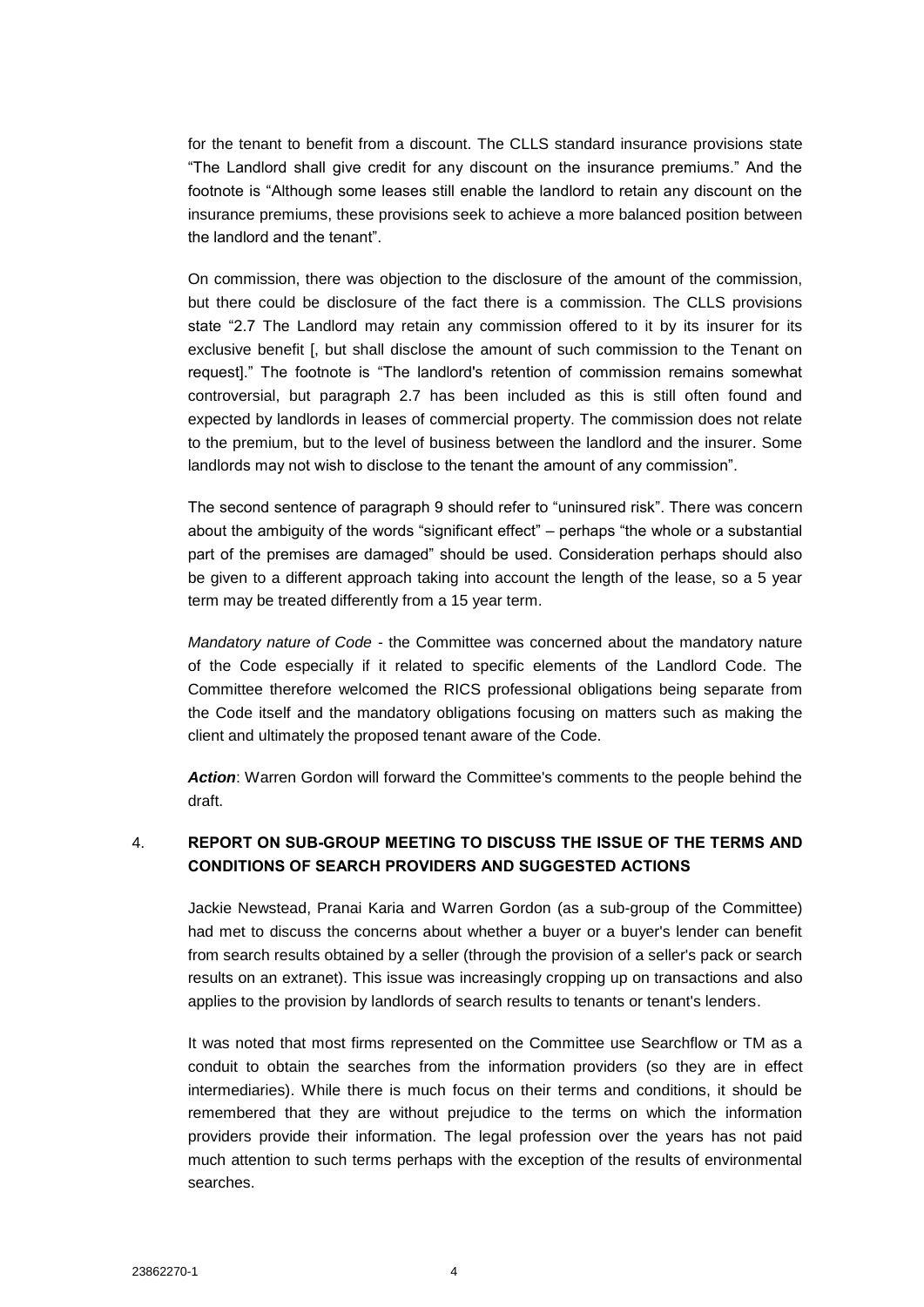The reliance wording in the new CON29 local authority search forms set out in quotes below is clearer than the old form.

"Any legal responsibility for negligence will be owed to the person who raised the enquiries and the person on whose behalf they were raised. It will also be owed to any other person who has knowledge (personally or through an agent) of the replies before the time when he purchases, takes a tenancy of, or lends money on the security of the property or (if earlier) the time when he becomes contractually bound to do so."

However, for many search results, there has been little focus on the terms on which they are provided and who can benefit. So it could be said that there is an over-emphasis on the importance of the Ts and Cs of Searchflow, TM and other intermediaries.

Reasons why a firm may look to sue an intermediary include the intermediary providing to the data provider incorrect property information such as the wrong plan, although it would be expected that this would usually be picked up by the firm when considering the search results. A less common concern is the corruption of data (e.g. yes becomes a no) in the course of the data being passed from the information provider via the intermediary to the customer. The information provider will not take responsibility since the data was correct when it left them. The terms usually limit the intermediary's liability and oblige them to have professional indemnity insurance to cover that liability.

As with any terms and conditions, the protection for customers relying on them is not completely watertight and firms are in a constant state of negotiation with the intermediaries over their content. One intermediary has a term which makes their liability subject to the customer's compliance with the terms – this will be a concern for a buyer etc relying on the benefit of the intermediary's terms, which may be undermined by the seller's non-compliance that may have nothing to do with the buyer's transaction. Equally, if the terms are terminated by a breach of the seller, this should not impact on buyers, who already have the benefit of the terms following a transaction with the seller.

Firms have concerns about different forms of intermediaries' terms – basic, enhanced (old form), enhanced (new form) etc. It is important that an intermediary ensures where possible that there is one form to avoid confusion and it is publicised on the intermediary's website. It is, however, acknowledged that the intermediary may resist publicising the terms (for competition reasons) and some intermediaries will have alternative terms depending on their level of liability and cost payable by the customer. Despite that, there remains the overriding importance of consistency in the terms of the different intermediaries to give greater assurance to customers relying on them. However, having industry standard terms for all search results is unlikely to be acceptable and there may be competition concerns.

The Committee's sub-group will consider the drafting of a possible additional CPSE1 seeking confirmation that, where the seller or landlord provides search results, the relevant terms governing the search enable a buyer, buyer's lender, tenant or tenant's lender to rely on those results. There could also be a request for provision of the terms.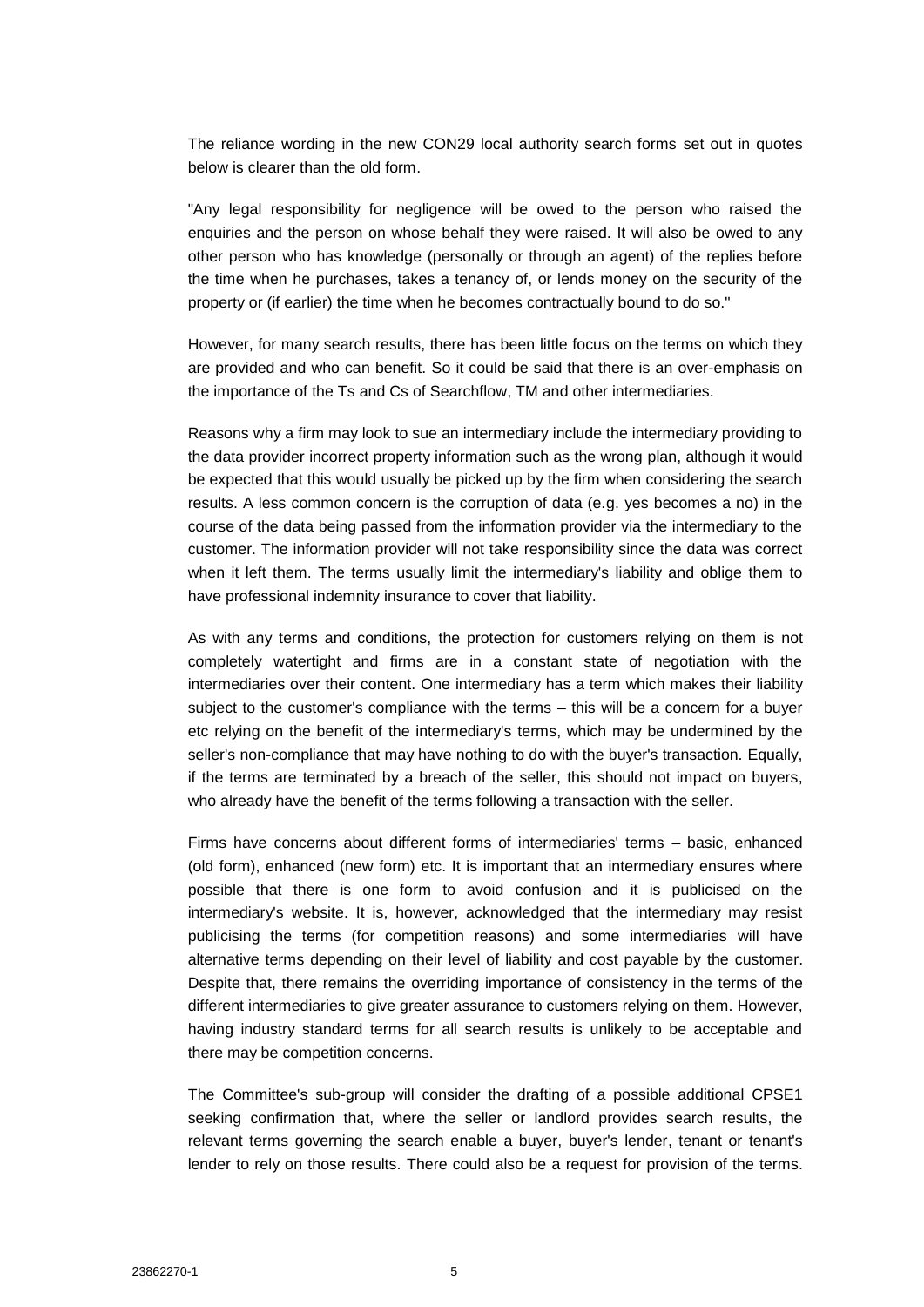There was not unanimous support among the Committee for such an extra enquiry. However, such an enquiry would serve as a reminder of the issue.

The sub-group will give further attention to the terms of main searches such as local authority and water. Anthony Judge agreed to send through some information obtained from his firm's own analysis of this issue.

The whole issue needs to be seen in the context of the availability of "no search insurance", which is widely used in American transactions and is beginning to appear in this country.

The sub-group will consider creating a short note highlighting the issue for the profession.

*Actions*: Sub-group to consider possible extra CPSE and short note on the issue. Anthony Judge will send through his firm's thoughts on the issue.

### 5. **LAUNCH OF INDUSTRY STANDARD WAYLEAVE FOR FIXED LINE INSTALLATION**

Some members are experiencing degrees of opposition among operators to using the industry form of wayleave. Part of this may be caused by the need for the message to use the document being communicated around all parts of the relevant organisation. Members were encouraged to continue promoting the use of the wayleave both to property owners and operators. Members were also asked to let Warren Gordon know if they are aware of any specific examples of a refusal to use the wayleave.

*Action*: Members to feed back any comments on the standard wayleave and to promote its use.

# 6. **FEEDBACK ON JAYNE ELKINS' NOTE FOR CLLS WEBSITE IN RELATION TO PROPERTY FRAUD**

The Committee welcomed the note. It was considered that the note was a little residential orientated and was more focused on identity than payment fraud. The Committee especially welcomed the simple precautions listed on page 3 particularly in relation to where money is sent. One member "road tests" the account to which a payment is to be made, by sending through £1. Some firms (especially those specialising in residential transactions) put warnings in their emails about apparent requests by the firm to change account details to which money is to be sent. Mention was made of cases of bill fraud.

The Law Society and Land Registry will launch a joint practice note on property and title fraud in the next few months and it may be worth considering Jayne's note in that context.

*Action*: Consider Jayne's fraud note in the context of the forthcoming joint Law Society and Land Registry note on property and title fraud.

### 7. **UPDATE ON LAW SOCIETY PROJECTS**

Warren Gordon highlighted some current projects of the Law Society's Conveyancing and Land Law committee (of which he is Chair).